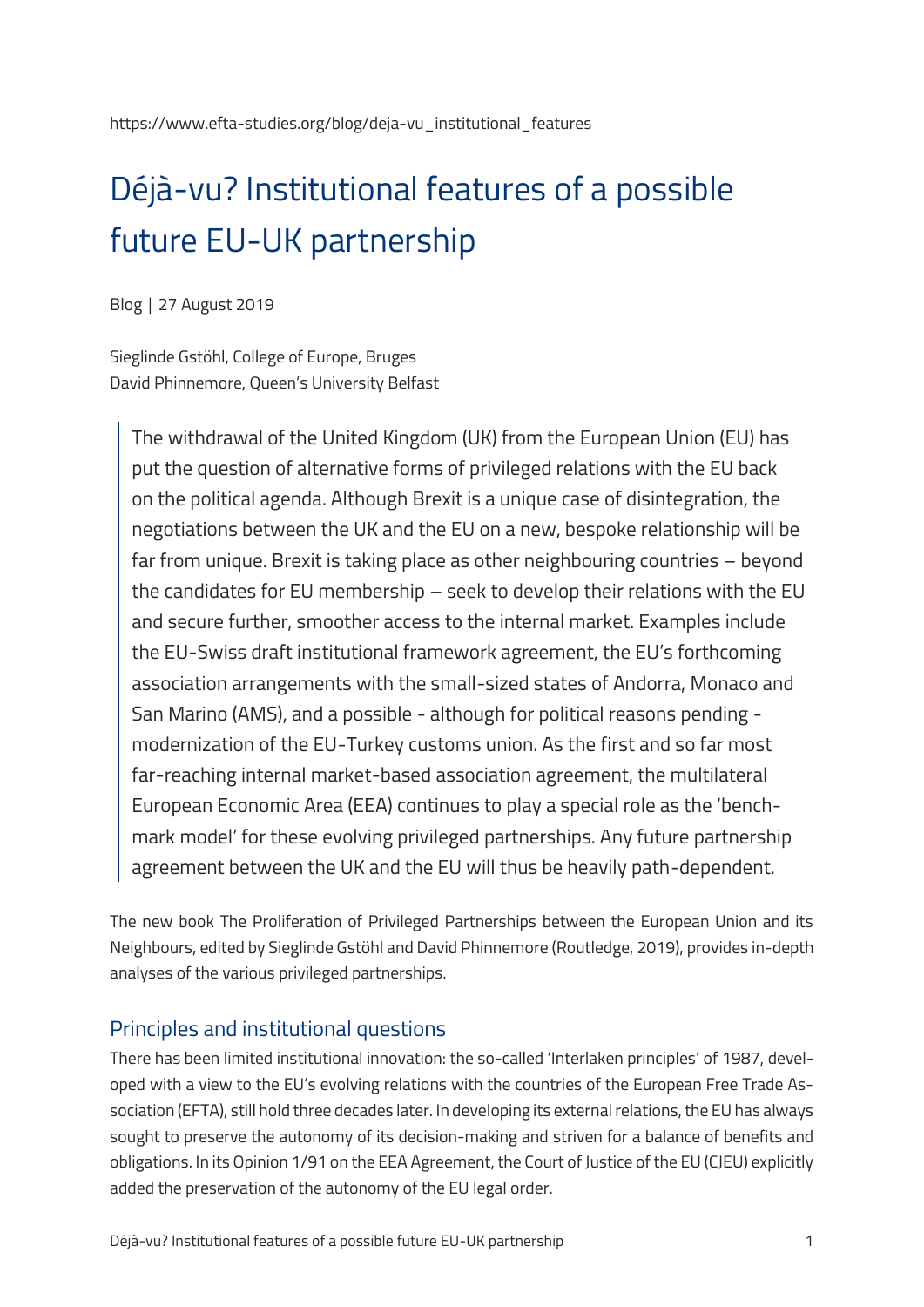Most privileged partnerships with the EU take the form of association agreements. These involve 'reciprocal rights and obligations, common action and special procedure' (Article 217 TFEU) with the EU in practice insisting to varying degrees on maintaining the homogeneity of its (partly) shared internal market and ensuring legal certainty for citizens and business. Since the creation of the EEA, and notably in the past decade, the EU has repeatedly made clear that a range of institutional issues need to be addressed in relations with its close neighbours: (1) how to keep agreements up-to-date in light of relevant new EU law; (2) how to monitor partners' compliance; (3) how to ensure the uniform interpretation of agreements in line with the EU law from which they are derived; and (4) how to settle disputes between the parties.

#### Keeping agreements up-to-date

When it comes to decision-making, the EEA is based on a dynamic procedure where the EEA EFTA states participate in 'decision-shaping' and have the right to raise a matter of concern at the EEA level at any time. The current Swiss approach, by contrast, is mainly static, based on equivalence of laws, although there are a few exceptions. Swiss involvement in decision-shaping is limited to the Schengen/Dublin arrangements and a customs security agreement. The draft institutional framework agreement of November 2018 would apply to five of the current market access agreements and certain future agreements. It envisages a 'decision-shaping' role for Switzerland with regard to the incorporation of new EU acquis into existing agreements. The European Commission would thus consult Swiss experts as it consults experts from the EU member states or the EEA EFTA states in drafting legislative proposals; and an exchange of views could take place within the Joint Committee established in the relevant Bilateral Agreement. The Commission also informally seeks the opinion of Turkish experts on new legislative proposals of relevance for the customs union. The Association Council has a rather limited 'decision-shaping' role, but Turkey is in any case required to accept new EU legal acts as part of the accession process.

In the case of the AMS states, decision-making regarding new acquis is currently quasi-automatic – for Andorra and San Marino the respective Joint Committee decides, while Monaco uses the customs code as applied in France, and in 2003 Monaco had signed an agreement with the EU on the application of certain EU acts on its territory that require no further legislative or administrative intervention. The association agreement under negotiation since 2015 is likely to consist of a single 'framework agreement' laying down the key principles and bilateral 'country protocols' for the three small states. The dynamic take-over of the relevant EU acquis will likely follow the EEA model of constant adaptation of technical annexes and participation in 'decision-shaping'.

### Monitoring the implementation of agreements

Regarding surveillance, responsibility typically lies with the Association Council or Joint Committee. The exceptions are the EFTA Surveillance Authority in the case of the EEA and the European Commission for the EU-Switzerland civil aviation agreement and for the EU's monetary conventions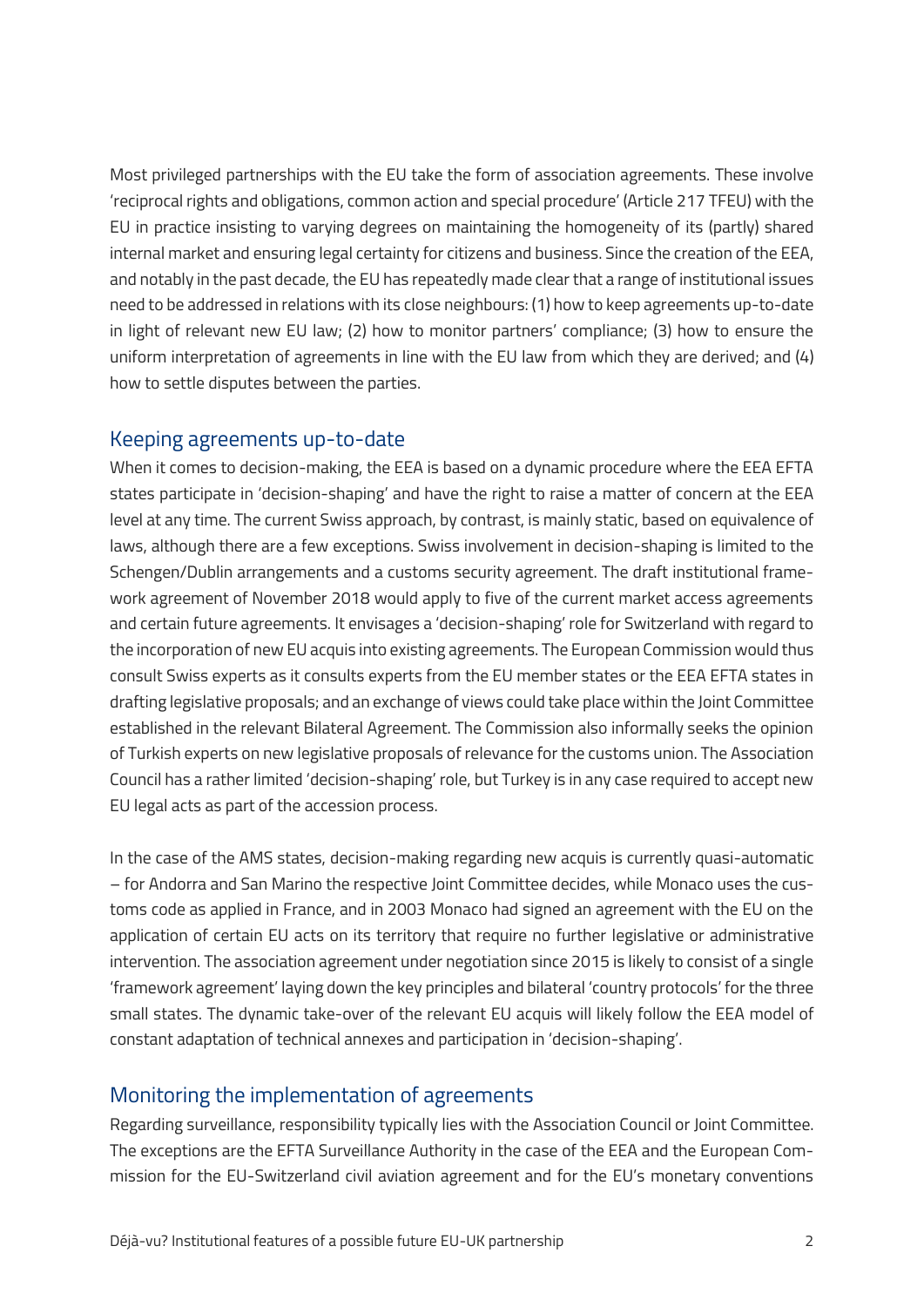with the AMS states. In the future EU-AMS association agreement, monitoring responsibilities will be largely taken over by the European Commission, given the asymmetric power relations and the precedent of the EU-AMS monetary agreements. By contrast, Switzerland and the EU were unable to reach an agreement on surveillance, and the draft institutional framework agreement does not provide for the establishment of any common supervisory body.

### Legal interpretation of EU-based rules

Only the EEA EFTA pillar has its own court, whereas the other privileged partnerships rely on diplomacy in the Association Council or Joint Committees. The CJEU and the EFTA Court are in constant judicial dialogue about the interpretation of EEA law. The AMS states' monetary agreements foresee a role for the CJEU – a model that could be extended to their entire new association relationship, as does the EU-Switzerland civil aviation agreement for decisions of the EU institutions. All partners are expected to interpret the incorporated (pre-signature) acquis in accordance with EU case law and in some partnerships even relevant future (post-signature) case law. In Switzerland's draft institutional framework agreement, uniformity of interpretation based on the CJEU's case law would be the norm, irrespective of whether acts were adopted prior to or following the signature of the relevant agreement.

#### Dispute settlement between the parties

For dispute settlement, the initial stage is in all cases bilateral diplomacy in the Association Council or Joint Committee. Should this not resolve the matter, some agreements provide for reference to the CJEU or to arbitration. The EEA's two-pillar model foresees that if a dispute is not solved in the Joint EEA Committee, the parties may agree, where substantively identical provisions are concerned, to refer the dispute to the CJEU (which has not yet happened). Otherwise, each party may adopt proportionate rebalancing measures which may be reviewed by arbitration. The Ankara Agreement stipulates that the Association Council – which meets once a year – is responsible for dispute settlement, but it can also decide to refer matters to the CJEU or indeed another court. The latter two options have not been used as both Turkey and the EU would have to agree, and from today's perspective, an interpretation by a court other than the CJEU would hardly be possible anymore.

By contrast, the current EU-Andorra and EU-San Marino customs agreements do not require reference to the CJEU in case of identical provisions but foresee the establishment of a panel of three arbitrators to settle disputes by majority vote. Again, this has not yet happened. In the future EU-AMS association agreement, the CJEU is expected to play an important role. By contrast, disputes concerning Switzerland's bilateral agreements with the EU have to be settled diplomatically in the Joint Committees. The draft institutional framework agreement foresees that if the Joint Committee cannot find an acceptable solution within three months, either party may request that the dispute be referred to an arbitration panel, composed of members appointed in equal numbers by Switzerland and the EU. Regarding EU law incorporated in the agreements, the arbitration panel would need to request from the CJEU a binding ruling - as is the case in the Deep and Comprehensive Free Trade